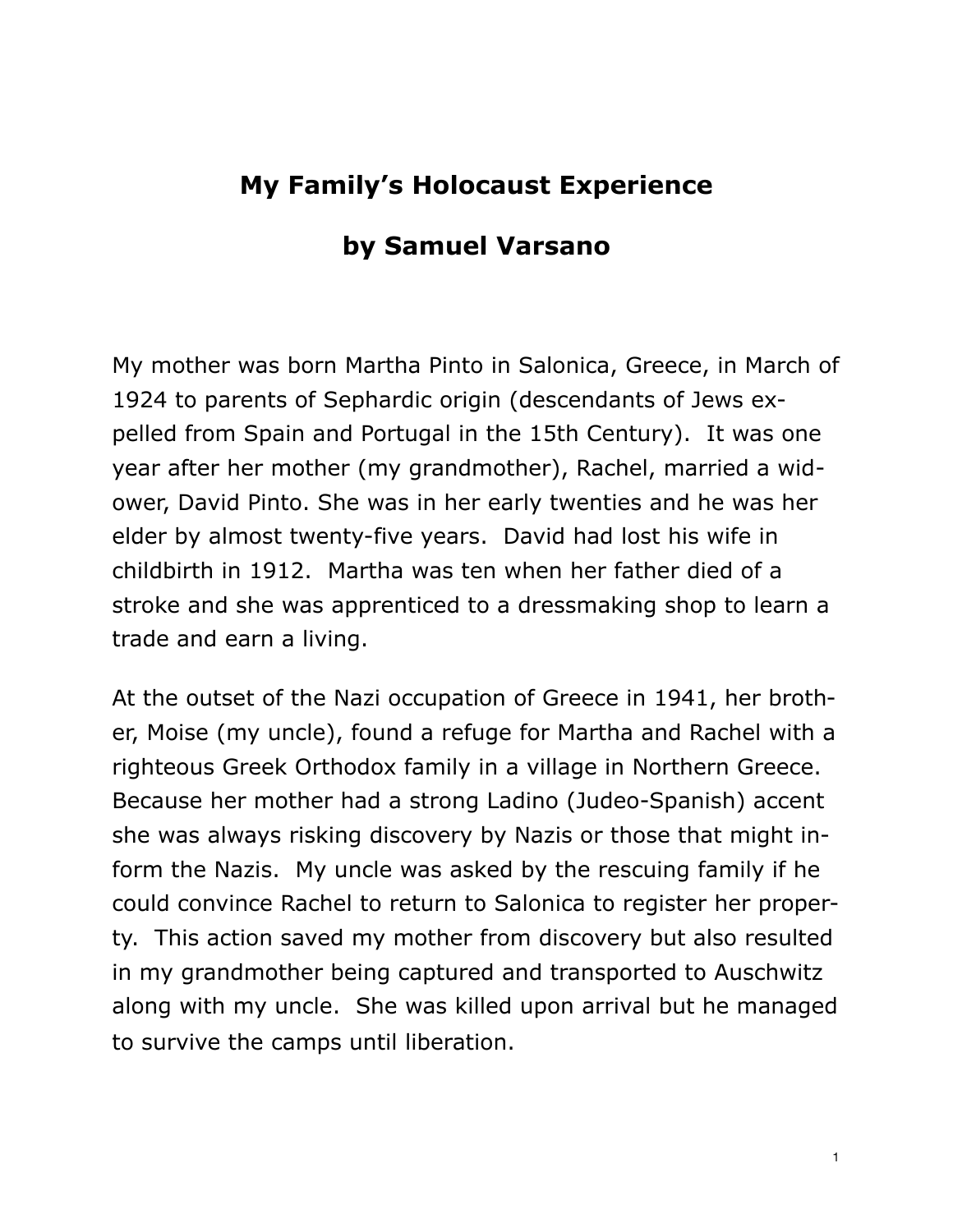My father was born Joseph (Peppo) Varsano on February, 1911, in Salonica, Greece to Samuel and Estrella Varsano. He was a sales broker who left school early to start a business career. His father (my grandfather) was a Hebrew Day School owner/principal and his mother (my grandmother) was a homemaker in their observant Jewish home. He had a married older brother and several younger sisters when Salonica was evacuated of its Jewish population by the Nazis. Coincidentally, this evacuation operation to Auschwitz was led by SS Officer Kurt Waldheim, later notable as the Secretary-General of the United Nations.

Peppo was also married and had a three year old son, Samuel, when he arrived in Auschwitz-Birkenau in April of 1943. By January of 1945 his entire family who had survived the transport to Poland had been murdered and he was ordered to join a Death March to Mauthausen Death Camp in Austria. He was liberated by U.S. Third Army troops in May of 1945. By August of 1945 he had sufficiently recovered from malnutrition and disease to return to Salonica.

My parents met at a Jewish Community Center notice board in Salonica for survivors to reconnect with lost family members. After a very short conversation they each realized that they were alone in the world and agreed to marry. They did so in March of 1947 and I was born in late December of that year, the second Samuel. The first one was the product of my father's marriage and he was killed upon arrival at Auschwitz. Since it is Sephardic tradition among Greek Jews to name the first son after the father's father, I was also named Samuel though a product of the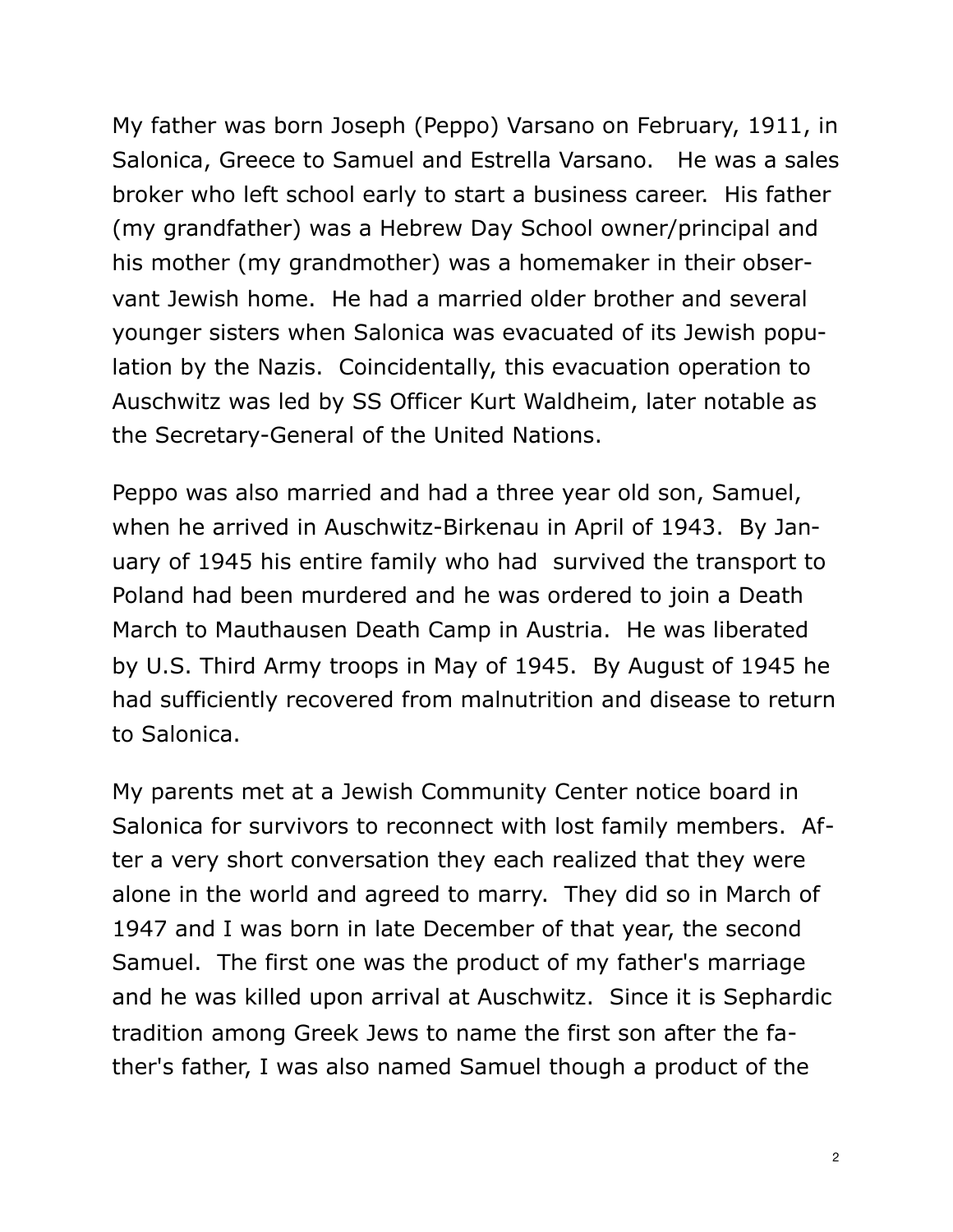second marriage after the war. My father quickly resurrected his business and my first sister, Rachel (Shelly) was born in 1950.

Beginning in the middle of World War II and extending through the early years of the Fifties, Greece was suffering through an intense civil war between Communists and Royalists who favored the West. My parents received support from HIAS to emigrate with the choice being between Israel and the United States. They chose the United States and in July of 1951 our family arrived to our new home in Syracuse, NY. They raised us there (another sister, Jeanette, was born in 1959) until they retired to Florida in 1978.



Me with my father and mother in Salonica, 1949